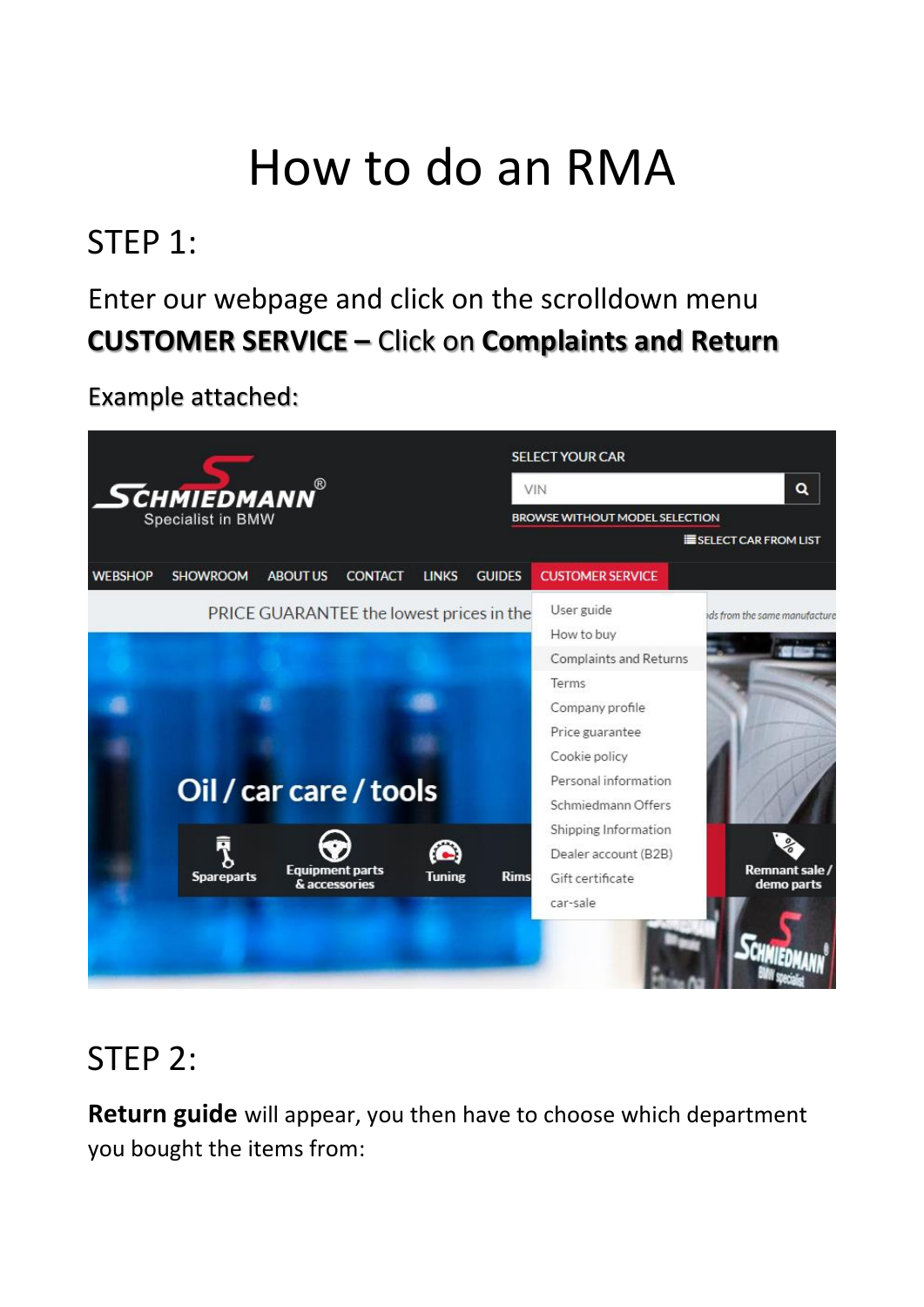Schmiedmann Odense

Schmiedmann Nordborg

You will then be asked to type in your Invoice/Receipt number, which you will find on your Invoice – *There is an attached example under the picture of the Return guide*

Then you have to type in your account number, you will find this on your invoice also (Its your customer number) – There is an attached example under the picture of the Return guide

|                                                                        | <b>SELECT YOUR CAR</b>                                                                                                                                                                              |                              | <b>SEARCH OUR PRODUCTS</b>  |                 |  |  |  |
|------------------------------------------------------------------------|-----------------------------------------------------------------------------------------------------------------------------------------------------------------------------------------------------|------------------------------|-----------------------------|-----------------|--|--|--|
| <b>CHMIEDMA</b>                                                        | <b>VIN</b>                                                                                                                                                                                          | Q                            | Product text or product no. | Q<br>Ħ.         |  |  |  |
| Specialist in BMW                                                      | <b>BROWSE WITHOUT MODEL SELECTION</b>                                                                                                                                                               |                              |                             |                 |  |  |  |
|                                                                        |                                                                                                                                                                                                     | <b>ESELECT CAR FROM LIST</b> |                             |                 |  |  |  |
| <b>SHOWROOM</b><br><b>ABOUT US</b><br><b>CONTACT</b><br><b>WEBSHOP</b> | <b>GUIDES</b><br><b>LINKS</b><br><b>CUSTOMER SERVICE</b>                                                                                                                                            |                              | login                       | $\Box$ 0.00 EUR |  |  |  |
| Return guide                                                           |                                                                                                                                                                                                     |                              |                             |                 |  |  |  |
|                                                                        |                                                                                                                                                                                                     |                              |                             |                 |  |  |  |
|                                                                        | Be aware of which department you have purchased the product, it is either Odense or Nordborg, you must return the part to the department where you have made the purchase.                          |                              |                             |                 |  |  |  |
| oil.                                                                   | Regarding deposit: The item must be returned after receiving the new part, using the packaging the new part arrived in hoses and tubes must be detached, and the item must be cleaned and free of   |                              |                             |                 |  |  |  |
| packaging.                                                             | Regarding returned items: Regretted purchases or unused parts must be returned in original packaging within 14 days. Do not write or put labels on the original packaging, but send it in a neutral |                              |                             |                 |  |  |  |
|                                                                        | Regarding complaints: Be aware that a report must be made, this can often be done via photo / video, and an understandable description of the problem.                                              |                              |                             |                 |  |  |  |
|                                                                        | If in doubt, we cocommond that you contact Cohmindmann by abons about the problem, comember invoice no. Mo will bela and mude you all we can                                                        |                              |                             |                 |  |  |  |
|                                                                        |                                                                                                                                                                                                     |                              |                             |                 |  |  |  |
| Department                                                             | $\mathbf{\Theta}$<br>Schmiedmann Odense                                                                                                                                                             |                              |                             | $\checkmark$    |  |  |  |
| Invoice/receipt number                                                 |                                                                                                                                                                                                     |                              |                             |                 |  |  |  |
|                                                                        | $\bullet$<br>Type invoice / receipt number                                                                                                                                                          |                              |                             |                 |  |  |  |
| <b>Account number</b>                                                  | $\mathbf{\Theta}$<br>Type accountnumber                                                                                                                                                             |                              |                             |                 |  |  |  |
|                                                                        |                                                                                                                                                                                                     |                              |                             |                 |  |  |  |
|                                                                        |                                                                                                                                                                                                     |                              |                             | <b>Next</b>     |  |  |  |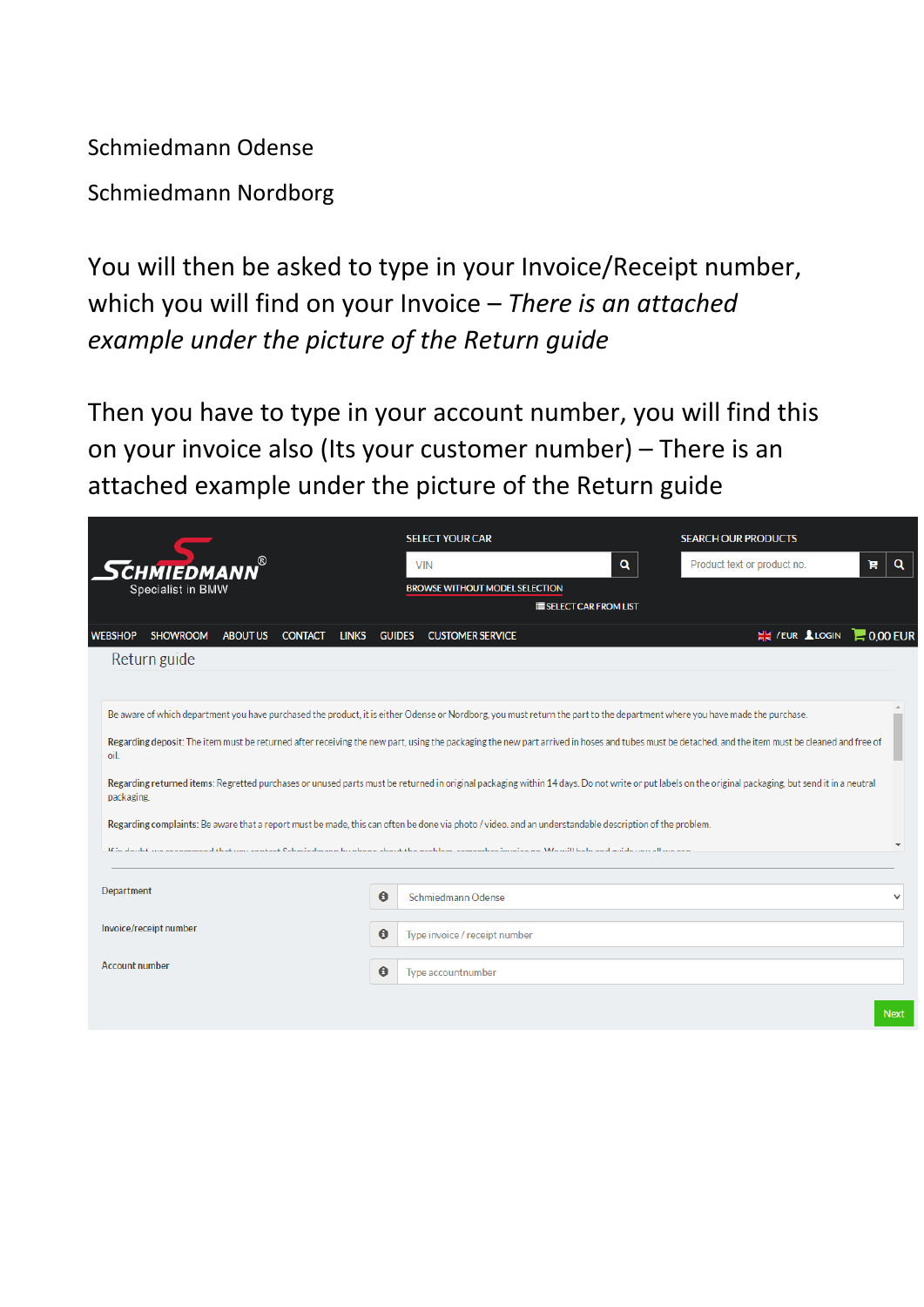#### **CUSTOMER NAME**

**ADRESS** POSTAL CODE AND CITY

COUNTRY

#### **Schmiedmann Odense A/S**

Herluf Trolles Vej 15 5220 Odense SØ CVR-nummer: 29 63 46 02 Telefon: +45 65941545 215106001000192200 Bank  $\sim 10^{-1}$ **IBAN** DE62215106001000192200 SWIFT SYBKDE22 **INVOICE 334116** Date 27. oktober 2020 Account no: B116986 Page: 1/1

Order processed by: SELLER NAME

Web ordre id: XXXXXXXX

ם ר

VAT no.: Phone: XXXXXXXX E-mail: CUSTOMER E-MAIL VIN no.

Payment: PP-XXXXXXXXXX

|                                                    | Article nr.     | <b>HS</b> | Article name                  | Unit price | Otv. Ex. VAT | PO | COO. | Ka.  |
|----------------------------------------------------|-----------------|-----------|-------------------------------|------------|--------------|----|------|------|
| Ref. ORDER CONFIRMATION no. 321335 from the 261020 |                 |           |                               |            |              |    |      |      |
|                                                    | 36112283460BMWT | 87089997  | 19" M5 RADIALSPEICHE 166. RIM | 140.44     | 561.76       |    | DE.  | 14.2 |
|                                                    |                 |           | SALE. NEVER SEEN CHEAPER!     |            |              |    |      |      |

The exporter of the products covered by this document declares that except where otherwise clearly indicated these products are of EU/EC preferential origin.

| Amount ex. VAT | VAT %           | <b>VAT Total</b> | <b>Amount Total</b>                       |
|----------------|-----------------|------------------|-------------------------------------------|
| xxxx           | 25.00           | XXXX EUR         | XXXX FUR                                  |
| Payment: 1 out | Weight: 56.8 kg |                  | Printed: 10. november 2020 Time: 10:14:10 |

- First check the item received is correct. Check also fitment

- New items in used condition., or painted items will not be accepted return.

- Any damage / costs arising during installation will not be compensated for

- Return of goods only by prior arrangement. The product must be in its original packaging

- Exceeding the payment deadline will incur an interest charge of 2% a month- There is a 14 day cooling off period according to consumer contract!

- After 14 days it may be possible to return the item if agreed in advance.

- Returns after 14 days are subject to 20% restocking and administration charge

### STEP 3:

### (Example attached in the buttom)

### Fill out the rest with your name, E-mail, phone number

Which items it is about

 $\left| + \right|$